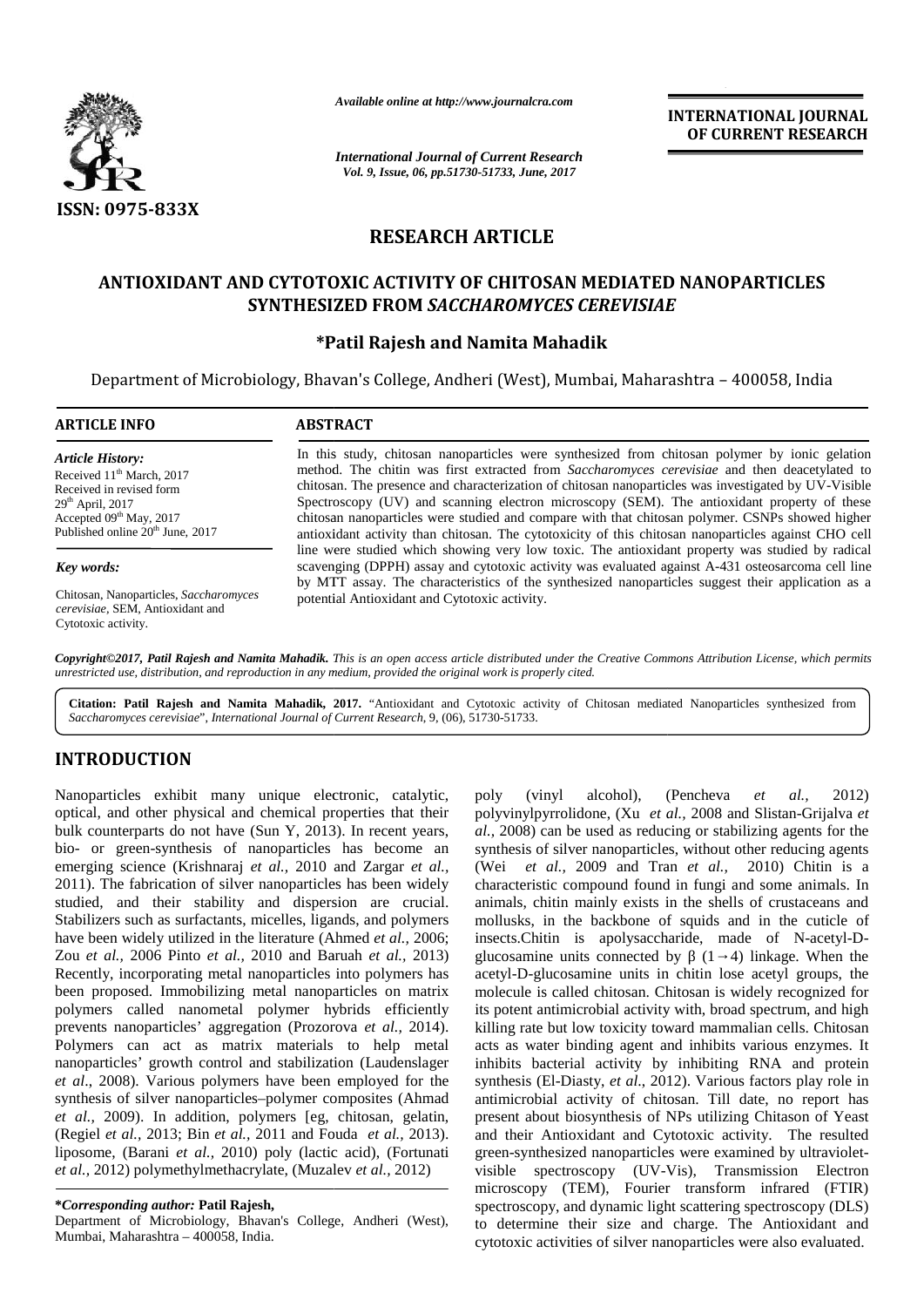## **MATERIALS AND METHODS**

### **Materials**

Baker's yeast (*Saccharomyces cerevisiae*) were purchased from local market (Mumbai, India). DMSO, ammonium molybdate, MTT, RPMI were purchased from Hi Media (Mumbai, India). Chinese Hamster ovary cells were purchased from Ruparel College, Biotech department (Mumbai, India). All other chemicals and medium used were of analytical grade.

#### **Isolation of chitosan from yeast cells**

Dry yeasts were activated by adding them into warm water for 5 mins. The froth indicated that yeast cells were in active condition. An active yeast cells were suspended in 1 mol l M NaOH solution  $(1 : 30 \text{ w/v})$  and autoclaved at 121°Cfor 15 min. Alkali-insoluble fractions were collected after centrifugation at 12 000 g for 15 min, washed with distilled water and recentrifuge to a neutral pH (pH 7). Further extracted the residues using 2% acetic acid (1 : 40 w/v) at 95°C for 8 h. Centrifuged the extract slurry at 12 000 g for 15 min and insoluble acid were discarded. The pH of supernatant fluid were adjusted to 10 with 2 M NaOH, the solution was centrifuged at 12 000 g for 15 min and washed the precipitated chitosan with distilled water, 95% ethanol (1: 20 w/v) and acetone (1: 20 w/v), respectively and dried at  $60^{\circ}$ C to a constant weight.

### **Determination of chitosan percentage yield**

The percentage yield of chitin was determined by taking the dry weight of *Saccharomyces cerevisiae* before treatment and the dry weight of prepared chitosan in percentage. The percentage yield was calculated from the weight of chitosan obtained as a percentage of chitin before deacetylation.

#### **Synthesis of Chitosan Nanoparticles**

Chitosan solution was prepared of 2.5 mg/ml by dissolving the polymer in 1% (w/v) acetic acid aqueous solution for 0.5 hrs under magnetic stirring. The pH of solution was adjusted to 5.0-6.0 using 1 mol/L NAOH. Chitosan solution was stirred for 0.5 hr at room temperature. Finally, dissolved sodium tripolyphosphate (TPP), the counter ion in pure water to prepare a 1mg/ml solution, added in to the chitosan solution under mild magnetic stirring to form chitosan nanoparticles. Centrifuged the nanoparticles solution at 18000 rpm and 4°C for 30 minutes, after which the nanoparticles were collected at the bottom, extensively washed 3 times with water to remove the TPP and the acetic acid, and finally lyophilized and Stored at 4°C- 8°C (Yu-Lan *et al*., 2011).

#### **Characterization of Chitosan Nanoparticles**

Chitosan nanoparticles were characterized by SEM (Scanning Electron Microscopy) by Philips XLD 3D model, CIRCOT, Matunga East, Mumbai, to examine the particle size and surface morphology. Where CSNPs are coated with gold metals film and magnified under 15000X.

### **Antioxidant activity of CSNPs by phosphomolybdenum assay**

The antioxidant activity of chitosan was evaluated by the green phoshomolybdenum complex formation according to the method of Prieto (1999).

**Reagent Preparation:** Reagent was prepared by adding 0.588 ml of sulfuric acid, 0.04 gm ammonium molybdate and 0.36 gm sodium phosphate. The final volume was made up to 10 ml with Distilled water.

**Procedure:** 25, 50, 75, 100, 200, 300, 400 and 500 micrograms of chitosan nanoparticles dissolved in 1ml of DMSO (Dimethylsulfoxide). 100 microliter from the prepared sample was taken and 1 ml of reagent solution was added to it and incubated in a boiling water bath at 950C for 90 min. After 90 min., the absorbance of the solution was read at 695 nm. The phosphomolybdenum reduction potential (PRP) of studied extract were reported in percentage.

#### **Cytotoxicity of chitosan nanoparticles against CHO cell line by MTT assay**

2 x 103 cells/well seeded in 96 well plate and incubated in RPMI medium for 24 hour to form a monolayer. The medium was removed and replaced by fresh medium containing treatment with different concentration of sample provided. Along with that, a column of control well (medium control) and incubated for 24 hours. After 24 hours, medium were removed and cells were treated with MTT for around 4 hours. On completion of incubation MTT was removed and cells were treated with DMSO with constant shaking for 15 min. and readings were taken at 595 nm in ELISA microplate reader.

### **RESULTS AND DISCUSSION**

#### **Chitosan synthesis from** *Saccharomyces cerevisiae*

In this study chitosan has been successfully prepared from *Saccharomyces cerevisiae*. The synthesis of chitosan involves various chemical steps. Pretreatment methods were done using 1N NaOH and 2% acetic acid. The alkali and acid treatments remove proteins and minerals from chitin respectively and deacetylates simultaneously. These methods give advantages for obtaining of higher quality chitosan. Chitin is not soluble but chitosan, the deacetylated product of chitin, is soluble in very dilute acids like acetic acid, lactic acid, formic acid etc. the deacetylation experiment using 2 N NaOH was done to reduce acetyl group from molecular structure, because the presence of acetyl group prevents to make the solution of chitosan. 10 gm (dry weight) of *Saccharomyces cerevisiae gives* 0.9 gmchitosan and percentage yield of chitosan is 0.81%.

#### **Preparation and characterization of chitosan nanoparticles**

Chitosan nanoparticles can be prepared using many methods such as ionic gelation method, emulsion cross- linking, and spray drying. In this study, ionic gelation method was applied because the method is easy and fast to be carried out. This simple technique involves electrostatic interaction between positively charged amino group of chitosan and negatively charged polyanions. Formation of nanoparticles occurs spontaneously through the formation of intra- and intermolecular cross- linkages under a constant stirring at room temperature (Liang *et al*, 2012).

The chitosan nanoparticles prepared in the experiment exhibit a white powdered shape and are soluble in deionized water. The synthesized chitosan nanoparticles were characterized by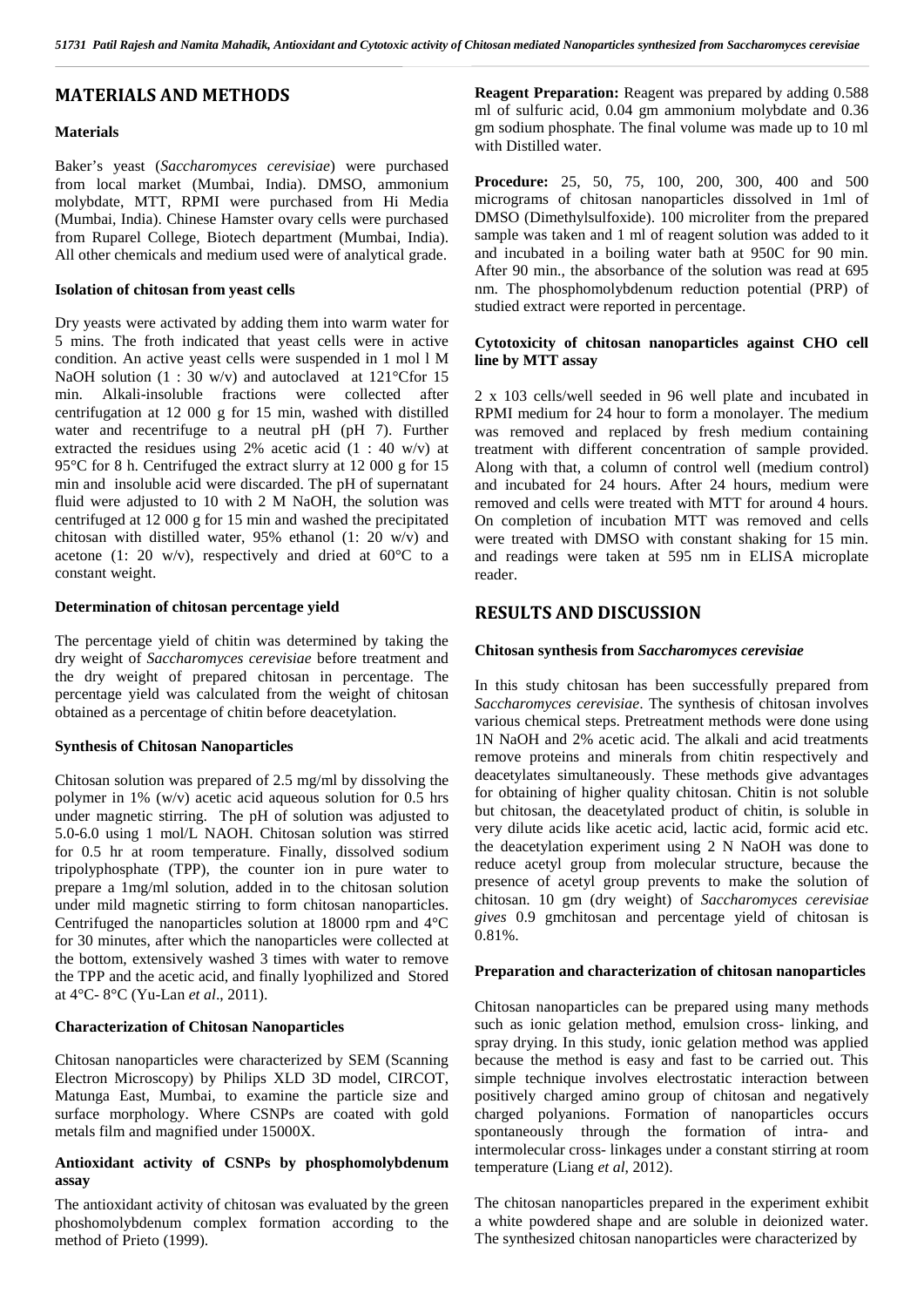

**Fig.1. Scanning electron microscopy photograph of chitosan nanoparticles**



**Fig.2.Antioxidant activity of chitosan nanoparticles by Phoshomolybdenum assay**

**Table 1. Cytotoxicity of chitosan nanoparticles against CHO cell line by MTT assay**

|         | Concentrations of CSNPs (mcg./ml) |        |       |         |         |        |       |        |  |  |  |
|---------|-----------------------------------|--------|-------|---------|---------|--------|-------|--------|--|--|--|
|         | Media Control                     | 6.25   | 12.5  | 25      | 50      | 100    | 200   | 400    |  |  |  |
|         | 0.245                             | 0.207  | 0.225 | 0.269   | 0.301   | 0.273  | 0.279 | 0.241  |  |  |  |
|         | 0.277                             | 0.209  | 0.265 | 0.293   | 0.297   | 0.27   | 0.283 | 0.267  |  |  |  |
|         | 0.275                             | 0.236  | 0.279 | 0.308   | 0.313   | 0.285  | 0.301 | 0.301  |  |  |  |
|         | 0.234                             | 0.222  | 0.247 | 0.297   | 0.304   | 0.318  | 0.278 | 0.281  |  |  |  |
| Average | 0.25775                           | 0.2185 | 0.254 | 0.29175 | 0.30375 | 0.2865 | 0.285 | 0.2725 |  |  |  |

scanning electron microscopy. SEM was used for the determination of the particle size and the morphological structure of the prepared polymer matrix. The coating of chitosan nanoparticles were done by gold metal and magnified under 15000X. It was observed that chitosan/TPP has average particle size of 60- 110 nm. Fig.1 shows the size of chitosan nanoparticles. Particle size of chitosan nanoparticles is depending on concentration of chitosan and TPP, their mass ratios, and drying methods. Fig.1 shows the SEM picture of chitosan nanoparticles. scanning electron microscopy. SEM was used<br>determination of the particle size and the morph<br>structure of the prepared polymer matrix. The coa<br>chitosan nanoparticles were done by gold metal and m<br>under 15000X. It was observ

#### *Antioxidant activity of chitosan nanoparticles Antioxidant*

Antioxidant of chitosan and CSNPs was studied by phoshomolybdenum assay. In which antioxidant activity of

chitosan and CSNPs gradually increases as increase in concentration. It was found that CSNPs shows greater antioxidant activity than chitosan polymer. The antioxidant properties of chitosan are reported to the correlated to its structural characteristics, including Molecular Weight (MW), Degree of Deacetylation (DD) as well as sources of chitosan. The MW and DD may also present some synergistic effects on the biological activities of chitosan. Different results may obtain from different free radical systems. Yen and coworkers investigated the antioxidant properties of chitosan prepared from crab shells and shiitake stipes. Both studies pointed out that the antioxidant activities of chitosan increased with increase of DD during preparation. The longer N-deacetylation time results in more amino groups on C-2 positions which contribute significantly to the antioxidant activities. Surface electrom microscopy. SEM was used for the chitosan and CSNPs gradually increases as increase in<br>
determination of the particle size and the morphological concentration. It was found that CSNPs shows greater<br>
struct